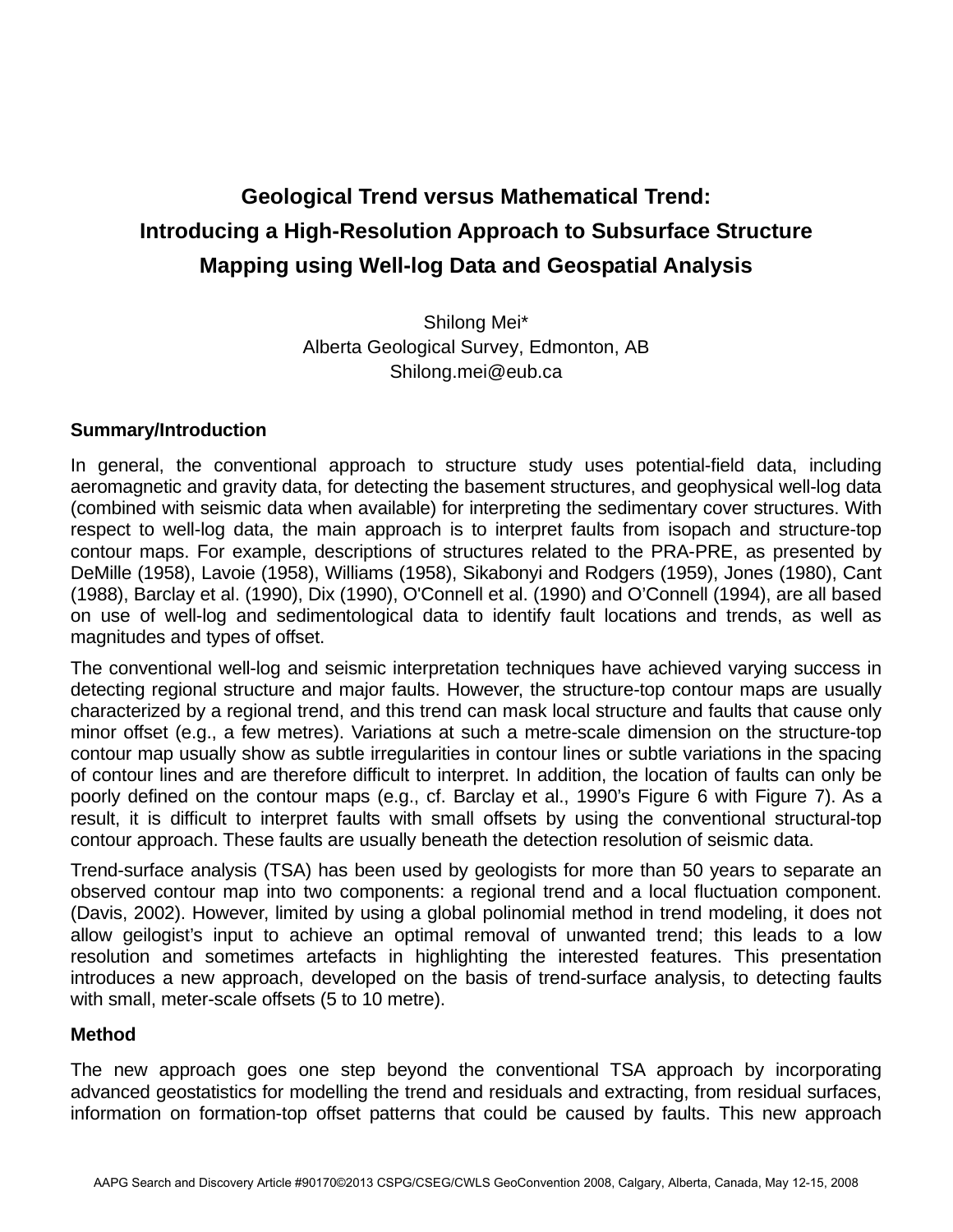applies trend surface analysis on formation-top picks, but it is fundamentally different from the conventional trend surface analysis in that it models a geological trend, other than a mathematic trend (Mei, 2006). The conventional trend surface analysis uses the global polynomial method and the power of the polynomial (e.g., first, second or third) is the only parameter for input. It generates only a mathematical polynomial trend surface that is inadequate for extracting meter-scale formation-top offset information. The geological trend is modeled using local polynomial or Kriging techniques, which allow and is constrained by input of geological knowledge into the trend modeling. An ideally modelled geological trend, in this case, contains all the unwanted areal features including the regional and local subsidence and the effects of regional and differential compaction, leaving only fault-related information on linear formation-top offsets in the resulting residual surfaces.



Figure 1: Geological trend vs. mathematical trend. The top row contains trend surfaces and the lower row contains the corresponding residual surfaces, respectively. The residual surfaces from mathematical trend removal only allow recognition of major features (e.g., PRA) and faults with a formation-top offset greater than 100 m; while the residual surfaces from geological trend removal allow recognition of faults associated with meter-scale offsets.

### **Examples**

This new approach allows us to recognize the extensions of faults associated with the Dawson Creek graben complex (DCGC) and new faults in the Upper Cretaceous strata; all of these faults are asscoated with meter-scale formation-top offsects (Figure 2). The faults of DCGC found in Carboniferours and Permain strata are usually associated with offsets of over 100 m, and they were not identified in the structure-top contour and isopach maps and conventional seismic profile for the Cretaceous strata.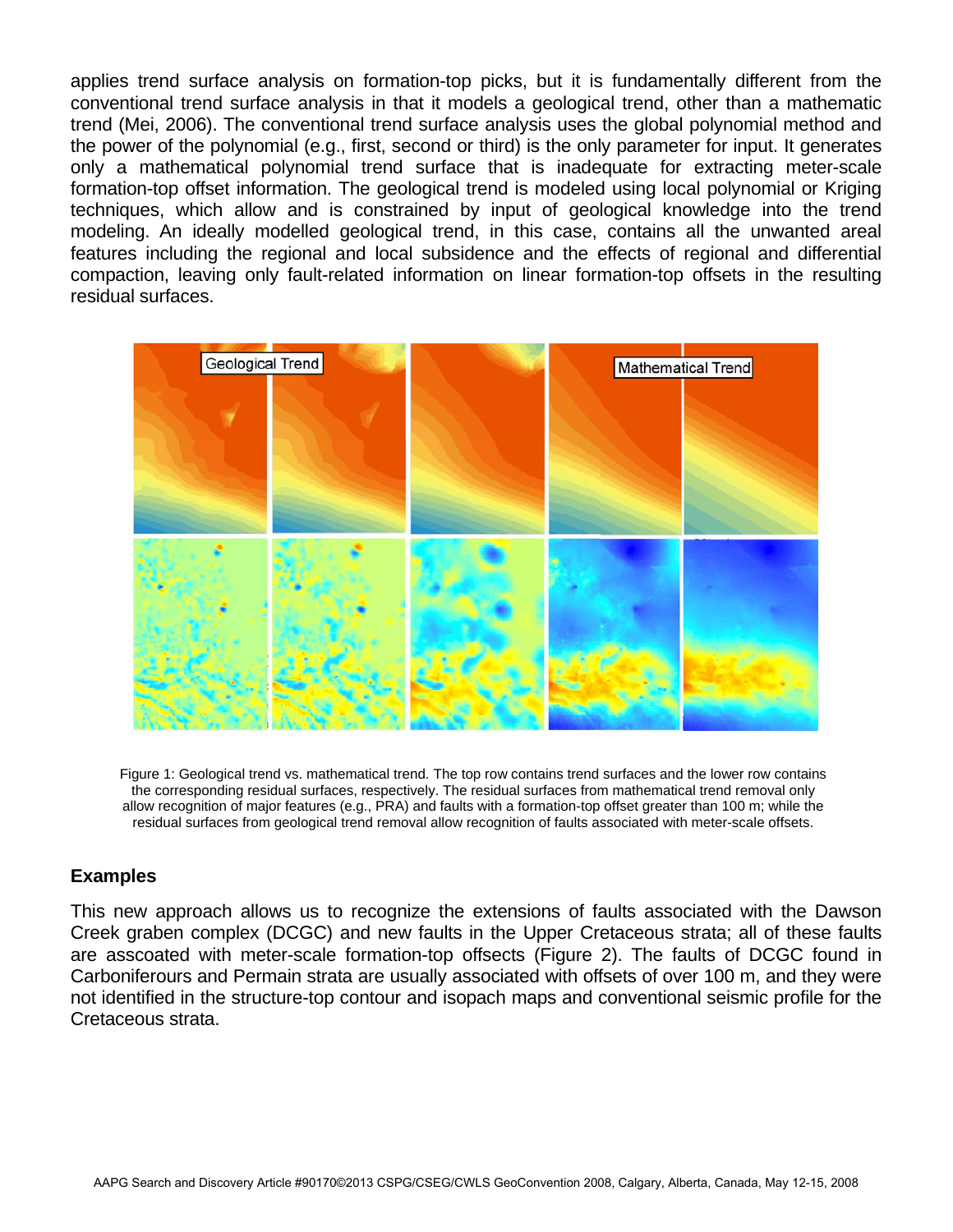

Figure 2: Formation-top offset pattern and interpreted faults of Cretaceous formations, superimposed on the residual map for the Basal Fish Scale Zone (BFSZ). Major faults: 1, Bear Canyon; 2, Josephine Creek; 3, Farmington; 4, Gordondale; 7, George; 8, Belloy (Dunvegan); 9, Fairview; 10, Whitemud; 11, Bluesky; 12, Berwyn; 13, Normandville (Tangent); 14, Hines Creek; 16, Teepee; 18, Pouce Coupe; 19, Smoky River; 20, Beaton Creek; 21, Blueberry. D1–D4, the four faults interpreted by Donaldson et al. (1998).

# **Conclusions**

The new approach has a higher resolution in detecting formation-top offsets and higher accuracy in digitizing fault locations compared to the conventional contour-map, seismic-section and aeromagnetic-data interpretation techniques in structure mapping for the sedimentary cover.